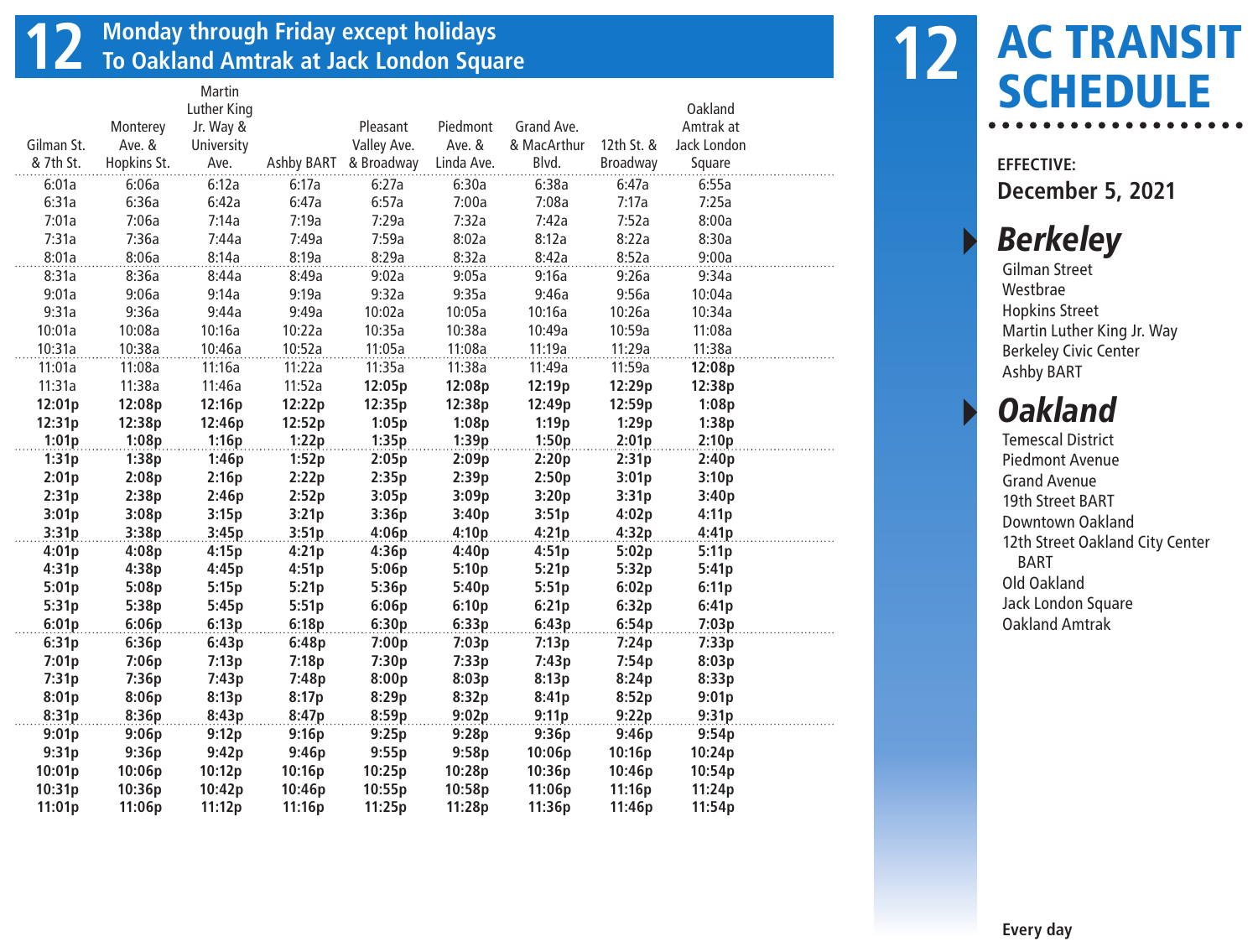## **12 Monday through Friday and Saturdays except holidays To Northwest Berkeley**

|             |             |                 |             |            |                       |        | Martin      |             |            |  |
|-------------|-------------|-----------------|-------------|------------|-----------------------|--------|-------------|-------------|------------|--|
|             | Oakland     |                 |             |            |                       |        | Luther King |             |            |  |
|             | Amtrak at   |                 | Grand Ave.  | Piedmont   | Pleasant              |        | Jr. Way &   | Monterey    |            |  |
|             | Jack London | 15th St. &      | & MacArthur | Ave. &     | Valley Ave.           |        | University  | Ave. &      | Gilman St. |  |
| Note        | Square      | <b>Broadway</b> | Blvd.       | Linda Ave. | & Broadway Ashby BART |        | Ave.        | Hopkins St. | & 6th St.  |  |
|             | 5:58a       | 6:05a           | 6:13a       | 6:19a      | 6:23a                 | 6:32a  | 6:37a       | 6:43a       | 6:49a      |  |
|             | 6:28a       | 6:35a           | 6:43a       | 6:49a      | 6:53a                 | 7:02a  | 7:07a       | 7:13a       | 7:19a      |  |
|             | 6:58a       | 7:05a           | 7:13a       | 7:19a      | 7:23a                 | 7:32a  | 7:37a       | 7:43a       | 7:49a      |  |
|             | 7:28a       | 7:35a           | 7:43a       | 7:49a      | 7:53a                 | 8:02a  | 8:07a       | 8:13a       | 8:19a      |  |
|             | 7:58a       | 8:05a           | 8:13a       | 8:19a      | 8:23a                 | 8:32a  | 8:37a       | 8:43a       | 8:49a      |  |
|             | 8:28a       | 8:36a           | 8:46a       | 8:53a      | 8:57a                 | 9:07a  | 9:13a       | 9:20a       | 9:26a      |  |
|             | 8:58a       | 9:06a           | 9:16a       | 9:23a      | 9:27a                 | 9:37a  | 9:43a       | 9:50a       | 9:56a      |  |
|             | 9:28a       | 9:36a           | 9:46a       | 9:53a      | 9:57a                 | 10:07a | 10:13a      | 10:20a      | 10:26a     |  |
|             | 9:58a       | 10:07a          | 10:17a      | 10:24a     | 10:28a                | 10:38a | 10:44a      | 10:51a      | 10:57a     |  |
|             | 10:28a      | 10:37a          | 10:47a      | 10:54a     | 10:58a                | 11:08a | 11:15a      | 11:22a      | 11:28a     |  |
|             | 10:58a      | 11:07a          | 11:17a      | 11:24a     | 11:28a                | 11:38a | 11:45a      | 11:52a      | 11:58a     |  |
|             | 11:28a      | 11:37a          | 11:48a      | 11:56a     | 12:01p                | 12:13p | 12:20p      | 12:27p      | 12:33p     |  |
|             | 11:58a      | 12:07p          | 12:18p      | 12:26p     | 12:31p                | 12:43p | 12:50p      | 12:57p      | 1:03p      |  |
|             | 12:28p      | 12:37p          | 12:48p      | 12:56p     | 1:01p                 | 1:13p  | 1:20p       | 1:27p       | 1:33p      |  |
|             | 12:58p      | 1:07p           | 1:18p       | 1:26p      | 1:31p                 | 1:43p  | 1:50p       | 1:57p       | 2:03p      |  |
| MT-         | 1:28p       | 1:38p           | 1:49p       | 1:57p      | 2:01p                 | 2:13p  | 2:20p       | 2:27p       | 2:33p      |  |
| WThF<br>S.  | 1:28p       | 1:38p           | 1:49p       | 1:57p      | 2:02p                 | 2:14p  | 2:21p       | 2:28p       | 2:34p      |  |
| MT-         |             |                 |             |            |                       |        |             |             |            |  |
| <b>WThF</b> | 1:58p       | 2:08p           | 2:19p       | 2:27p      | 2:31p                 | 2:43p  | 2:50p       | 2:57p       | 3:03p      |  |
| S.          | 1:58p       | 2:08p           | 2:19p       | 2:27p      | 2:32p                 | 2:44p  | 2:51p       | 2:58p       | 3:04p      |  |
|             | 2:28p       | 2:38p           | 2:49p       | 2:57p      | 3:01p                 | 3:13p  | 3:20p       | 3:27p       | 3:33p      |  |
|             | 2:58p       | 3:08p           | 3:19p       | 3:27p      | 3:31p                 | 3:43p  | 3:50p       | 3:57p       | 4:03p      |  |
|             | 3:28p       | 3:38p           | 3:49p       | 3:57p      | 4:01p                 | 4:13p  | 4:20p       | 4:27p       | 4:33p      |  |
|             | 3:58p       | 4:07p           | 4:18p       | 4:26p      | 4:30p                 | 4:42p  | 4:49p       | 4:56p       | 5:02p      |  |
|             | 4:28p       | 4:37p           | 4:48p       | 4:56p      | 5:00p                 | 5:12p  | 5:19p       | 5:26p       | 5:32p      |  |
|             | 4:58p       | 5:07p           | 5:18p       | 5:26p      | 5:30p                 | 5:42p  | 5:49p       | 5:56p       | 6:02p      |  |
|             | 5:28p       | 5:37p           | 5:48p       | 5:56p      | 6:00p                 | 6:12p  | 6:18p       | 6:25p       | 6:31p      |  |
|             | 5:58p       | 6:07p           | 6:18p       | 6:26p      | 6:30p                 | 6:42p  | 6:48p       | 6:55p       | 7:01p      |  |
|             | 6:28p       | 6:37p           | 6:48p       | 6:56p      | 7:00p                 | 7:12p  | 7:18p       | 7:25p       | 7:31p      |  |
|             | 6:58p       | 7:06p           | 7:16p       | 7:24p      | 7:28p                 | 7:38p  | 7:44p       | 7:51p       | 7:57p      |  |
|             | 7:28p       | 7:36p           | 7:46p       | 7:54p      | 7:58p                 | 8:08p  | 8:14p       | 8:21p       | 8:27p      |  |
|             | 7:58p       | 8:06p           | 8:15p       | 8:22p      | 8:26p                 | 8:36p  | 8:42p       | 8:49p       | 8:55p      |  |
|             | 8:28p       | 8:36p           | 8:45p       | 8:52p      | 8:56p                 | 9:06p  | 9:11p       | 9:18p       | 9:24p      |  |
|             | 8:58p       | 9:06p           | 9:15p       | 9:22p      | 9:26p                 | 9:36p  | 9:41p       | 9:48p       | 9:54p      |  |
|             | 9:28p       | 9:36p           | 9:45p       | 9:52p      | 9:56p                 | 10:06p | 10:11p      | 10:17p      | 10:23p     |  |
|             | 9:58p       | 10:05p          | 10:13p      | 10:19p     | 10:23p                | 10:32p | 10:37p      | 10:43p      | 10:49p     |  |
|             | 10:28p      | 10:35p          | 10:43p      | 10:49p     | 10:53p                | 11:02p | 11:07p      | 11:13p      | 11:19p     |  |
|             |             |                 |             |            |                       |        |             |             |            |  |

MTWThF — Mondays, Tuesdays, Wednesdays, Thursdays and Fridays only

S - Saturdays only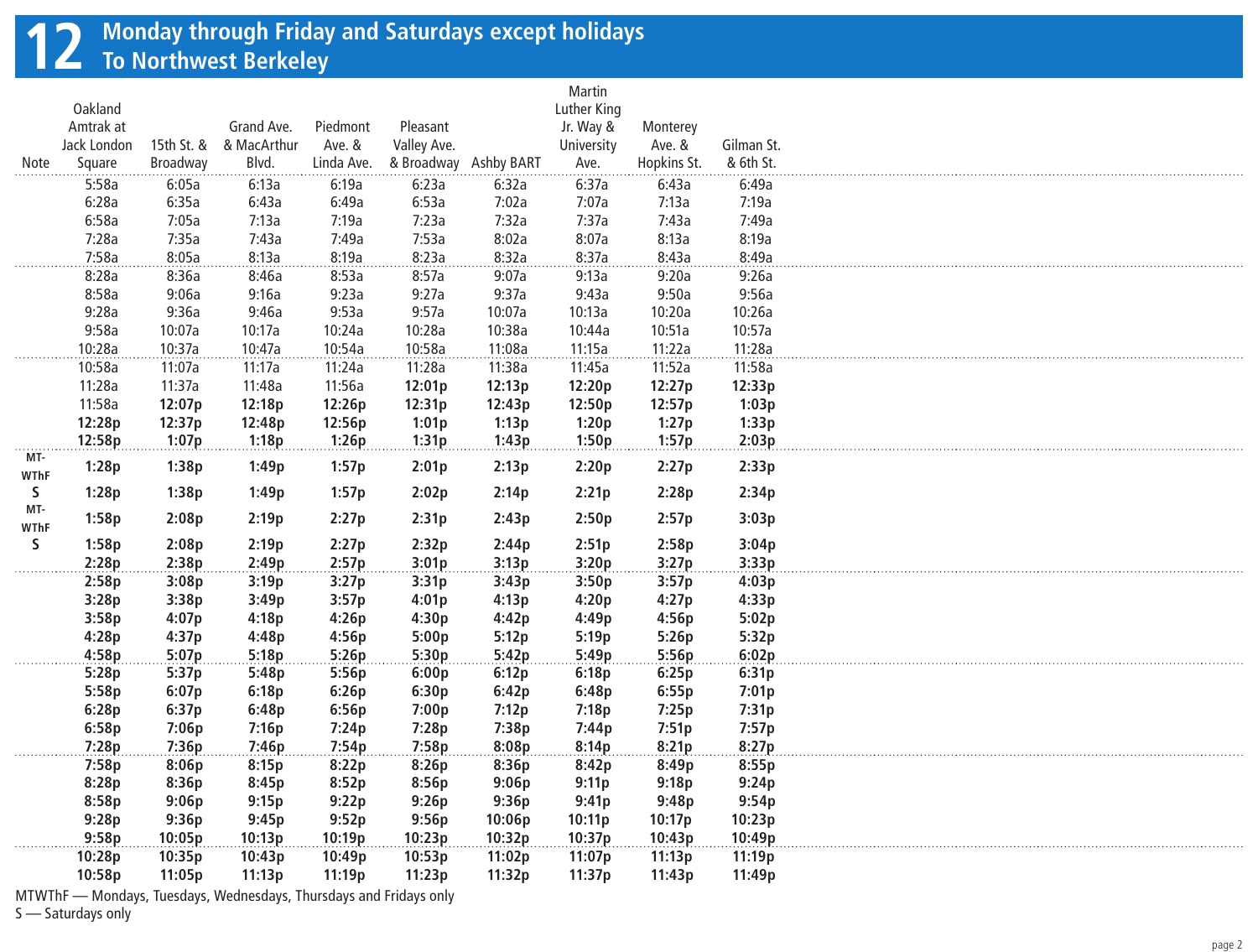## **12 Saturdays, Sundays and holidays To Oakland Amtrak at Jack London Square**

|            |             | Martin      |        |                       |            |             |            |             |
|------------|-------------|-------------|--------|-----------------------|------------|-------------|------------|-------------|
|            |             | Luther King |        |                       |            |             |            | Oakland     |
|            | Monterey    | Jr. Way &   |        | Pleasant              | Piedmont   | Grand Ave.  |            | Amtrak at   |
| Gilman St. | Ave. &      | University  |        | Valley Ave.           | Ave. &     | & MacArthur | 12th St. & | Jack London |
| & 7th St.  | Hopkins St. | Ave.        |        | Ashby BART & Broadway | Linda Ave. | Blvd.       | Broadway   | Square      |
| 6:05a      | 6:10a       | 6:16a       | 6:21a  | 6:31a                 | 6:34a      | 6:42a       | 6:51a      | 6:59a       |
| 6:35a      | 6:40a       | 6:46a       | 6:51a  | 7:01a                 | 7:04a      | 7:12a       | 7:21a      | 7:29a       |
| 7:05a      | 7:10a       | 7:18a       | 7:23a  | 7:33a                 | 7:36a      | 7:44a       | 7:54a      | 8:02a       |
| 7:35a      | 7:40a       | 7:48a       | 7:53a  | 8:03a                 | 8:06a      | 8:15a       | 8:25a      | 8:33a       |
| 8:05a      | 8:10a       | 8:18a       | 8:23a  | 8:33a                 | 8:36a      | 8:46a       | 8:56a      | 9:04a       |
| 8:35a      | 8:40a       | 8:48a       | 8:53a  | 9:06a                 | 9:09a      | 9:20a       | 9:30a      | 9:38a       |
| 9:05a      | 9:10a       | 9:18a       | 9:23a  | 9:36a                 | 9:39a      | 9:50a       | 10:00a     | 10:08a      |
| 9:35a      | 9:40a       | 9:48a       | 9:53a  | 10:06a                | 10:09a     | 10:20a      | 10:30a     | 10:38a      |
| 10:05a     | 10:12a      | 10:20a      | 10:26a | 10:39a                | 10:42a     | 10:53a      | 11:03a     | 11:12a      |
| 10:35a     | 10:42a      | 10:50a      | 10:56a | 11:09a                | 11:12a     | 11:23a      | 11:33a     | 11:42a      |
| 11:05a     | 11:12a      | 11:20a      | 11:26a | 11:39a                | 11:42a     | 11:53a      | 12:03p     | 12:12p      |
| 11:35a     | 11:42a      | 11:50a      | 11:56a | 12:09p                | 12:12p     | 12:23p      | 12:33p     | 12:42p      |
| 12:05p     | 12:12p      | 12:20p      | 12:26p | 12:39p                | 12:42p     | 12:53p      | 1:03p      | 1:12p       |
| 12:35p     | 12:42p      | 12:50p      | 12:56p | 1:09p                 | 1:12p      | 1:23p       | 1:33p      | 1:42p       |
| 1:05p      | 1:12p       | 1:20p       | 1:26p  | 1:39p                 | 1:43p      | 1:54p       | 2:05p      | 2:14p       |
| 1:35p      | 1:42p       | 1:50p       | 1:56p  | 2:09p                 | 2:13p      | 2:24p       | 2:35p      | 2:44p       |
| 2:05p      | 2:12p       | 2:20p       | 2:26p  | 2:38p                 | 2:42p      | 2:53p       | 3:04p      | 3:13p       |
| 2:35p      | 2:42p       | 2:50p       | 2:56p  | 3:08p                 | 3:12p      | 3:23p       | 3:34p      | 3:43p       |
| 3:05p      | 3:12p       | 3:19p       | 3:25p  | 3:37p                 | 3:41p      | 3:52p       | 4:03p      | 4:12p       |
| 3:35p      | 3:42p       | 3:49p       | 3:55p  | 4:07p                 | 4:11p      | 4:22p       | 4:33p      | 4:42p       |
| 4:05p      | 4:12p       | 4:19p       | 4:25p  | 4:37p                 | 4:41p      | 4:52p       | 5:03p      | 5:12p       |
| 4:35p      | 4:42p       | 4:49p       | 4:55p  | 5:07p                 | 5:11p      | 5:22p       | 5:33p      | 5:42p       |
| 5:05p      | 5:12p       | 5:19p       | 5:25p  | 5:37p                 | 5:41p      | 5:52p       | 6:03p      | 6:12p       |
| 5:35p      | 5:42p       | 5:49p       | 5:55p  | 6:07p                 | 6:11p      | 6:22p       | 6:33p      | 6:42p       |
| 6:05p      | 6:10p       | 6:17p       | 6:22p  | 6:34p                 | 6:38p      | 6:49p       | 7:00p      | 7:09p       |
| 6:35p      | 6:40p       | 6:47p       | 6:52p  | 7:03p                 | 7:07p      | 7:17p       | 7:28p      | 7:37p       |
| 7:05p      | 7:10p       | 7:17p       | 7:22p  | 7:33p                 | 7:36p      | 7:46p       | 7:57p      | 8:06p       |
| 7:35p      | 7:40p       | 7:47p       | 7:52p  | 8:02p                 | 8:05p      | 8:14p       | 8:25p      | 8:34p       |
| 8:05p      | 8:10p       | 8:17p       | 8:21p  | 8:31p                 | 8:34p      | 8:43p       | 8:54p      | 9:03p       |
| 8:35p      | 8:40p       | 8:47p       | 8:51p  | 9:00p                 | 9:03p      | 9:12p       | 9:23p      | 9:32p       |
|            | 9:10p       |             | 9:20p  |                       | 9:32p      |             | 9:50p      | 9:58p       |
| 9:05p      |             | 9:16p       |        | 9:29p                 |            | 9:40p       |            |             |
| 9:35p      | 9:40p       | 9:46p       | 9:50p  | 9:59p                 | 10:02p     | 10:10p      | 10:20p     | 10:28p      |
| 10:05p     | 10:10p      | 10:16p      | 10:20p | 10:29p                | 10:32p     | 10:40p      | 10:50p     | 10:58p      |
| 10:35p     | 10:40p      | 10:46p      | 10:50p | 10:59p                | 11:02p     | 11:10p      | 11:20p     | 11:28p      |
| 11:05p     | 11:10p      | 11:16p      | 11:20p | 11:29p                | 11:32p     | 11:40p      | 11:50p     | 11:58p      |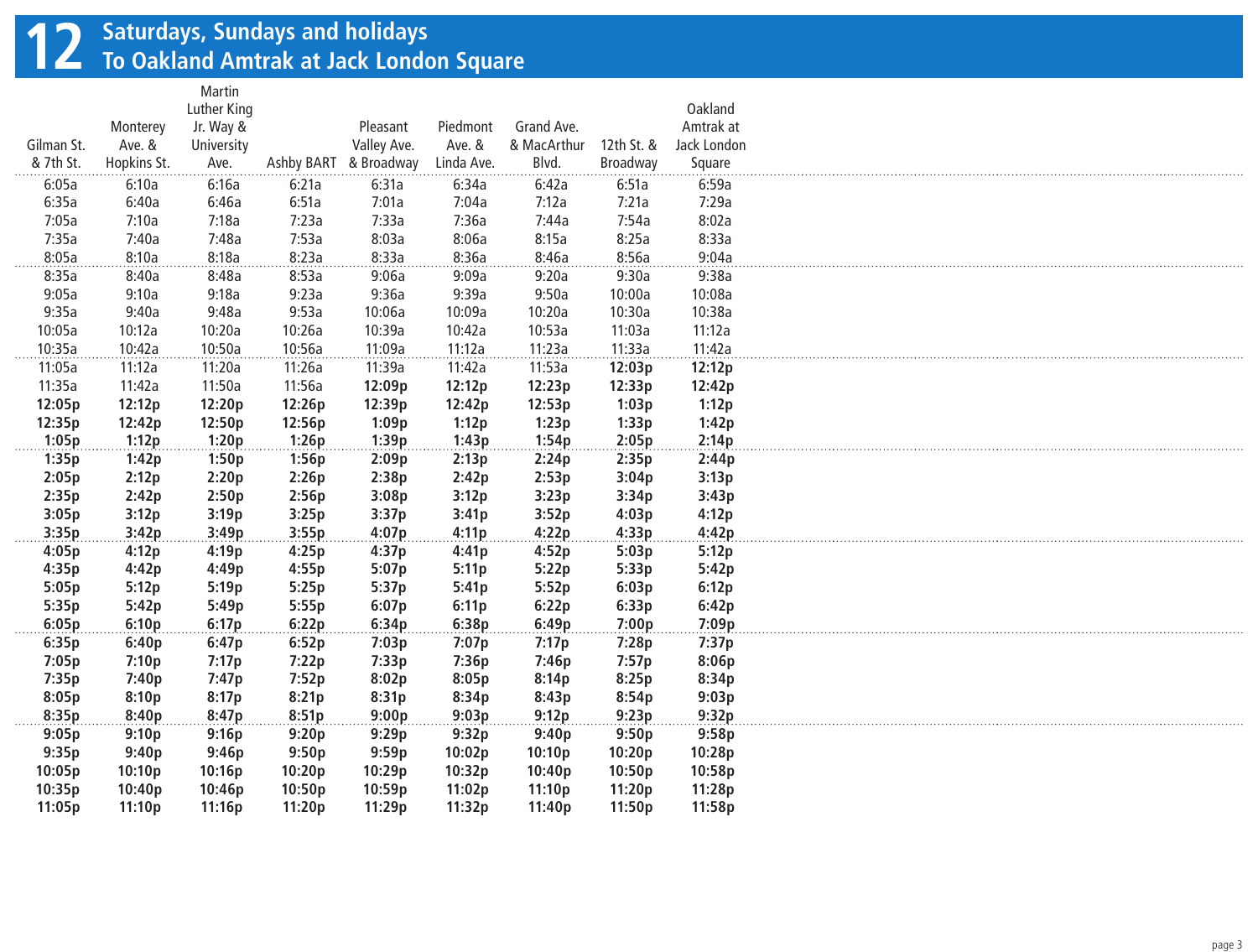# **12 Sundays and holidays To Northwest Berkeley**

|             |            |             |            |                       |        | Martin      |             |            |
|-------------|------------|-------------|------------|-----------------------|--------|-------------|-------------|------------|
| Oakland     |            |             |            |                       |        | Luther King |             |            |
| Amtrak at   |            | Grand Ave.  | Piedmont   | Pleasant              |        | Jr. Way &   | Monterey    |            |
| Jack London | 15th St. & | & MacArthur | Ave. &     | Valley Ave.           |        | University  | Ave. &      | Gilman St. |
| Square      | Broadway   | Blvd.       | Linda Ave. | & Broadway Ashby BART |        | Ave.        | Hopkins St. | & 6th St.  |
| 5:58a       | 6:05a      | 6:13a       | 6:19a      | 6:23a                 | 6:32a  | 6:37a       | 6:43a       | 6:49a      |
| 6:28a       | 6:35a      | 6:43a       | 6:49a      | 6:53a                 | 7:02a  | 7:07a       | 7:13a       | 7:19a      |
| 6:58a       | 7:05a      | 7:13a       | 7:19a      | 7:23a                 | 7:32a  | 7:37a       | 7:43a       | 7:49a      |
| 7:28a       | 7:35a      | 7:43a       | 7:49a      | 7:53a                 | 8:02a  | 8:07a       | 8:13a       | 8:19a      |
| 7:58a       | 8:05a      | 8:13a       | 8:19a      | 8:23a                 | 8:32a  | 8:37a       | 8:43a       | 8:49a      |
| 8:28a       | 8:36a      | 8:46a       | 8:53a      | 8:57a                 | 9:07a  | 9:13a       | 9:20a       | 9:26a      |
| 8:58a       | 9:06a      | 9:16a       | 9:23a      | 9:27a                 | 9:37a  | 9:43a       | 9:50a       | 9:56a      |
| 9:28a       | 9:36a      | 9:46a       | 9:53a      | 9:57a                 | 10:07a | 10:13a      | 10:20a      | 10:26a     |
| 9:58a       | 10:06a     | 10:16a      | 10:23a     | 10:27a                | 10:37a | 10:43a      | 10:50a      | 10:56a     |
| 10:28a      | 10:37a     | 10:47a      | 10:54a     | 10:58a                | 11:08a | 11:15a      | 11:22a      | 11:28a     |
| 10:58a      | 11:07a     | 11:17a      | 11:24a     | 11:28a                | 11:38a | 11:45a      | 11:52a      | 11:58a     |
| 11:28a      | 11:38a     | 11:49a      | 11:57a     | 12:02p                | 12:14p | 12:21p      | 12:28p      | 12:34p     |
| 11:58a      | 12:08p     | 12:19p      | 12:27p     | 12:32p                | 12:44p | 12:51p      | 12:58p      | 1:04p      |
| 12:28p      | 12:38p     | 12:49p      | 12:57p     | 1:02p                 | 1:14p  | 1:21p       | 1:28p       | 1:34p      |
| 12:58p      | 1:08p      | 1:19p       | 1:27p      | 1:32p                 | 1:44p  | 1:51p       | 1:58p       | 2:04p      |
| 1:28p       | 1:38p      | 1:49p       | 1:57p      | 2:02p                 | 2:14p  | 2:21p       | 2:28p       | 2:34p      |
| 1:58p       | 2:08p      | 2:19p       | 2:27p      | 2:32p                 | 2:44p  | 2:51p       | 2:58p       | 3:04p      |
| 2:28p       | 2:37p      | 2:48p       | 2:56p      | 3:00p                 | 3:12p  | 3:19p       | 3:26p       | 3:32p      |
| 2:58p       | 3:07p      | 3:18p       | 3:26p      | 3:30p                 | 3:42p  | 3:49p       | 3:56p       | 4:02p      |
| 3:28p       | 3:37p      | 3:48p       | 3:56p      | 4:00p                 | 4:12p  | 4:19p       | 4:26p       | 4:32p      |
| 3:58p       | 4:07p      | 4:18p       | 4:26p      | 4:30p                 | 4:42p  | 4:49p       | 4:56p       | 5:02p      |
| 4:28p       | 4:37p      | 4:48p       | 4:56p      | 5:00p                 | 5:12p  | 5:19p       | 5:26p       | 5:32p      |
| 4:58p       | 5:07p      | 5:18p       | 5:26p      | 5:30p                 | 5:42p  | 5:49p       | 5:56p       | 6:02p      |
| 5:28p       | 5:37p      | 5:48p       | 5:56p      | 6:00p                 | 6:12p  | 6:18p       | 6:25p       | 6:31p      |
| 5:58p       | 6:07p      |             | 6:26p      |                       | 6:42p  |             | 6:55p       | 7:01p      |
|             |            | 6:18p       |            | 6:30p                 |        | 6:48p       |             |            |
| 6:28p       | 6:37p      | 6:48p       | 6:56p      | 7:00p                 | 7:12p  | 7:18p       | 7:25p       | 7:31p      |
| 6:58p       | 7:06p      | 7:16p       | 7:24p      | 7:28p                 | 7:38p  | 7:44p       | 7:51p       | 7:57p      |
| 7:28p       | 7:36p      | 7:46p       | 7:54p      | 7:58p                 | 8:08p  | 8:14p       | 8:21p       | 8:27p      |
| 7:58p       | 8:06p      | 8:15p       | 8:22p      | 8:26p                 | 8:36p  | 8:42p       | 8:49p       | 8:55p      |
| 8:28p       | 8:36p      | 8:45p       | 8:52p      | 8:56p                 | 9:06p  | 9:11p       | 9:18p       | 9:24p      |
| 8:58p       | 9:06p      | 9:15p       | 9:22p      | 9:26p                 | 9:36p  | 9:41p       | 9:48p       | 9:54p      |
| 9:28p       | 9:36p      | 9:45p       | 9:52p      | 9:56p                 | 10:06p | 10:11p      | 10:17p      | 10:23p     |
| 9:58p       | 10:05p     | 10:14p      | 10:20p     | 10:24p                | 10:33p | 10:38p      | 10:44p      | 10:50p     |
| 10:28p      | 10:35p     | 10:44p      | 10:50p     | 10:54p                | 11:03p | 11:08p      | 11:14p      | 11:20p     |
| 10:58p      | 11:05p     | 11:14p      | 11:20p     | 11:24p                | 11:33p | 11:38p      | 11:44p      | 11:50p     |